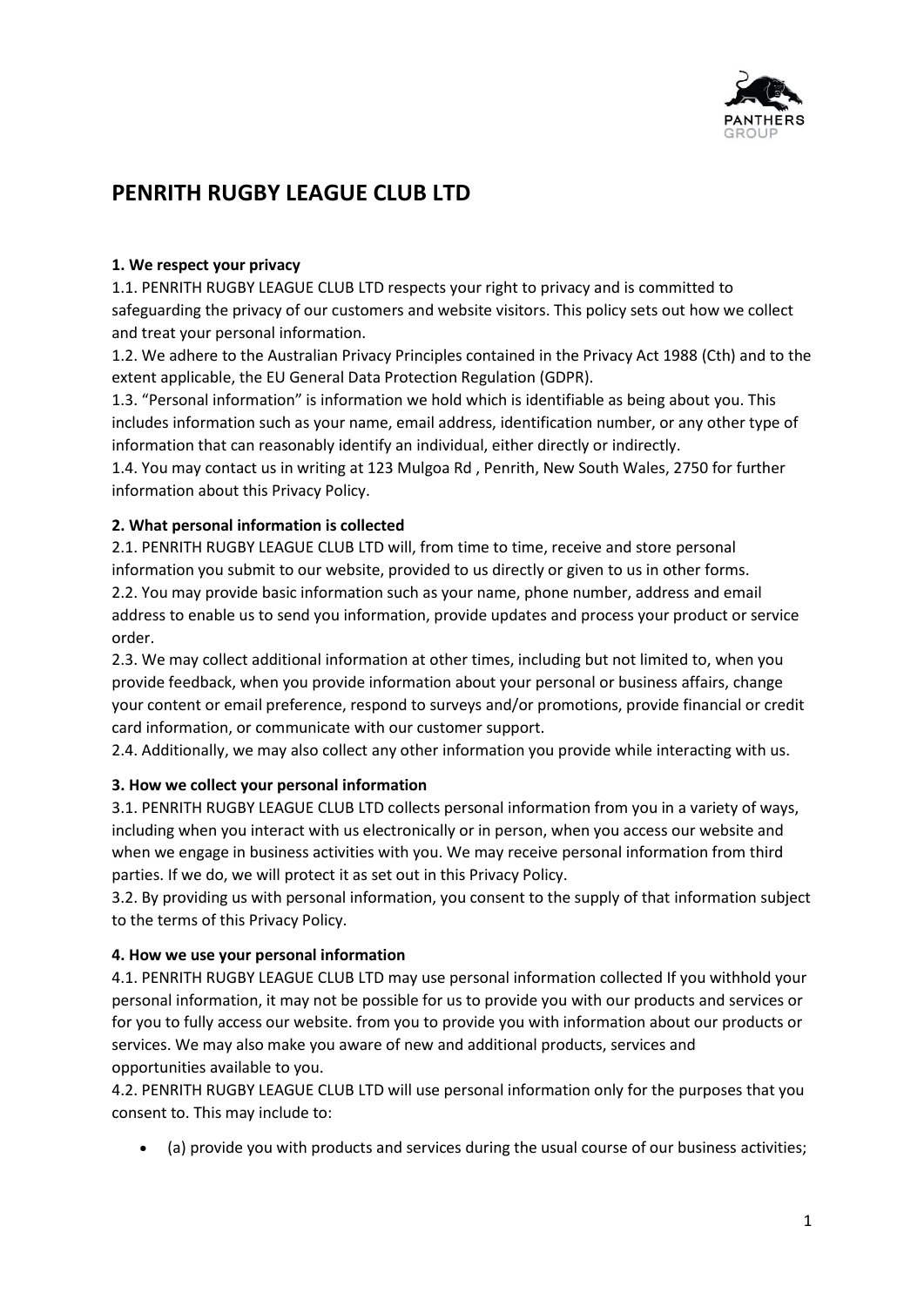

- (b) administer our business activities;
- (c) manage, research and develop our products and services;
- (d) provide you with information about our products and services;
- (e) communicate with you by a variety of measures including, but not limited to, by telephone, email, social media, sms or mail; and
- (f) investigate any complaints.

4.3. We may disclose your personal information to comply with a legal requirement, such as a law, regulation, court order, subpoena, warrant, legal proceedings or in response to a law enforcement agency request.

4.4. If there is a change of control in our business or a sale or transfer of business assets, we reserve the right to transfer to the extent permissible at law our user databases, together with any personal information and non-personal information contained in those databases.

#### **5. Disclosure of your personal information**

5.1. PENRITH RUGBY LEAGUE CLUB LTD may disclose your personal information to any of our employees, officers, insurers, professional advisers, agents, suppliers or subcontractors insofar as reasonably necessary for the purposes set out in this privacy policy.

5.2. If we do disclose your personal information to a third party, we will protect it in accordance with this privacy policy.

#### **6. General Data Protection Regulation (GDPR) for the European Union (EU)**

6.1. PENRITH RUGBY LEAGUE CLUB LTD will comply with the principles of data protection set out in the GDPR for the purpose of fairness, transparency and lawful data collection and use.

6.2. We process your personal information as a Processor and/or to the extent that we are a Controller as defined in the GDPR.

6.3. We must establish a lawful basis for processing your personal information. The legal basis for which we collect your personal information depends on the data that we collect and how we use it. 6.4. We will only collect your personal information with your express consent for a specific purpose and any data collected will be to the extent necessary and not excessive for its purpose. We will keep your data safe and secure.

6.5. We will also process your personal information if it is necessary for our legitimate interests, or to fulfil a contractual or legal obligation.

6.6. We process your personal information if it is necessary to protect your life or in a medical situation, it is necessary to carry out a public function, a task of public interest or if the function has a clear basis in law.

6.7. We do not collect or process any personal information from you that is considered "Sensitive Personal Information" under the GDPR, such as personal information relating to your sexual orientation or ethnic origin unless we have obtained your explicit consent, or if it is being collected subject to and in accordance with the GDPR.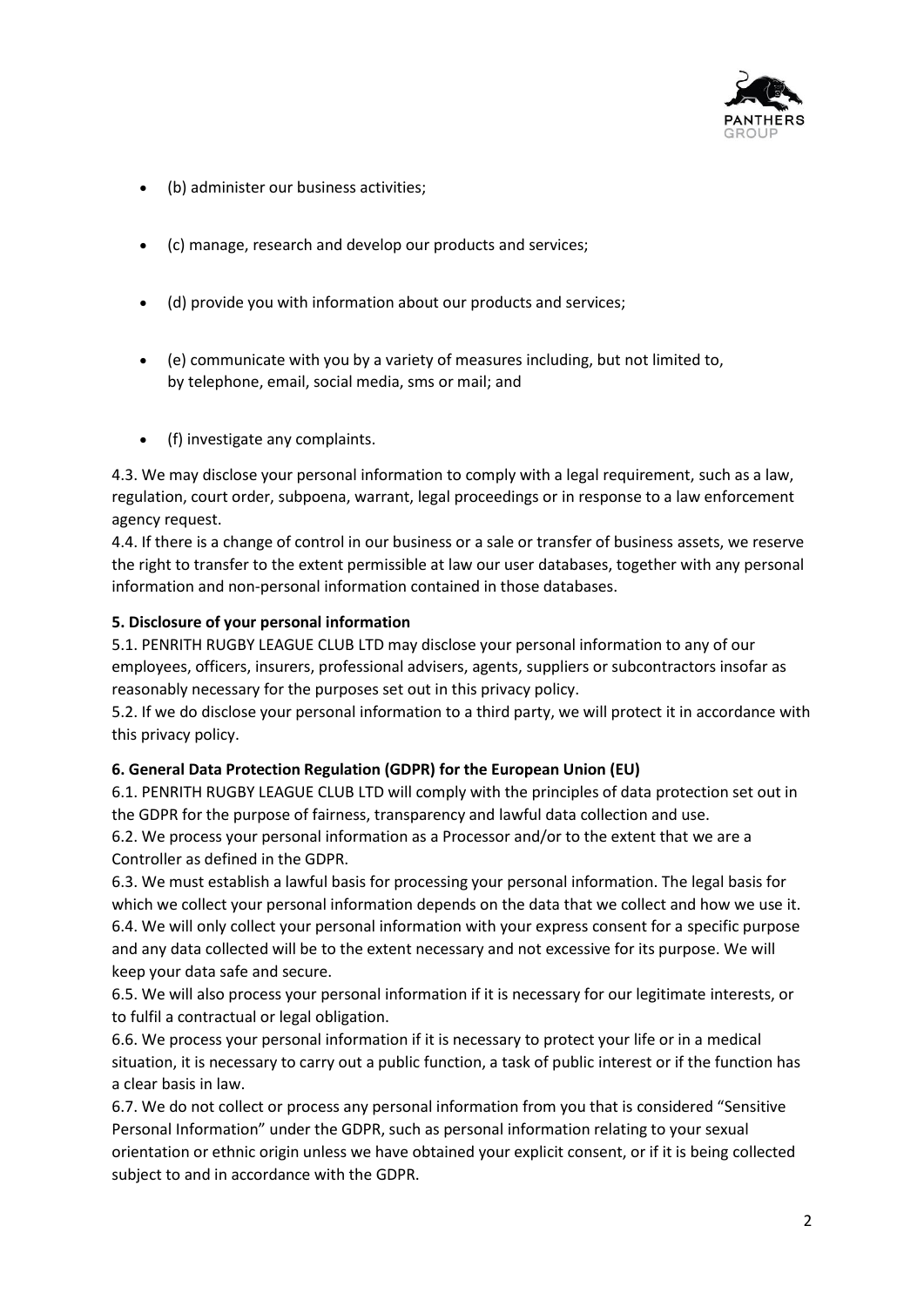

6.8. You must not provide us with your personal information if you are under the age of 16 without the consent of your parent or someone who has parental authority for you. We do not knowingly collect or process the personal information of children.

### **7. Your rights under the GDPR**

7.1. If you are an individual residing in the EU, you have certain rights as to how your personal information is obtained and used. PENRITH RUGBY LEAGUE CLUB LTD complies with your rights under the GDPR as to how your personal information is used and controlled if you are an individual residing in the EU

7.2. Except as otherwise provided in the GDPR, you have the following rights:

- (a) to be informed how your personal information is being used;
- (b) access your personal information (we will provide you with a free copy of it);
- (c) to correct your personal information if it is inaccurate or incomplete;
- (d) to delete your personal information (also known as "the right to be forgotten");
- (e) to restrict processing of your personal information;
- (f) to retain and reuse your personal information for your own purposes;
- (g) to object to your personal information being used; and
- (h) to object against automated decision making and profiling.

7.3. Please contact us at any time to exercise your rights under the GDPR at the contact details in this Privacy Policy.

7.4. We may ask you to verify your identity before acting on any of your requests.

#### **8. Hosting and International Data Transfers**

8.1. Information that we collect may from time to time be stored, processed in or transferred between parties or sites located in countries outside of Australia. These may include, but are not limited to Australia.

8.2. We and our other group companies have offices and/or facilities in Australia. Transfers to each of these countries will be protected by appropriate safeguards, these include one or more of the following: the use of standard data protection clauses adopted or approved by the European Commission which you can obtain from the European Commission Website; the use of binding corporate rules, a copy of which you can obtain from PENRITH RUGBY LEAGUE CLUB LTD's Data Protection Officer.

8.3. The hosting facilities for our website are situated in Australia. Transfers to each of these Countries will be protected by appropriate safeguards, these include one or more of the following: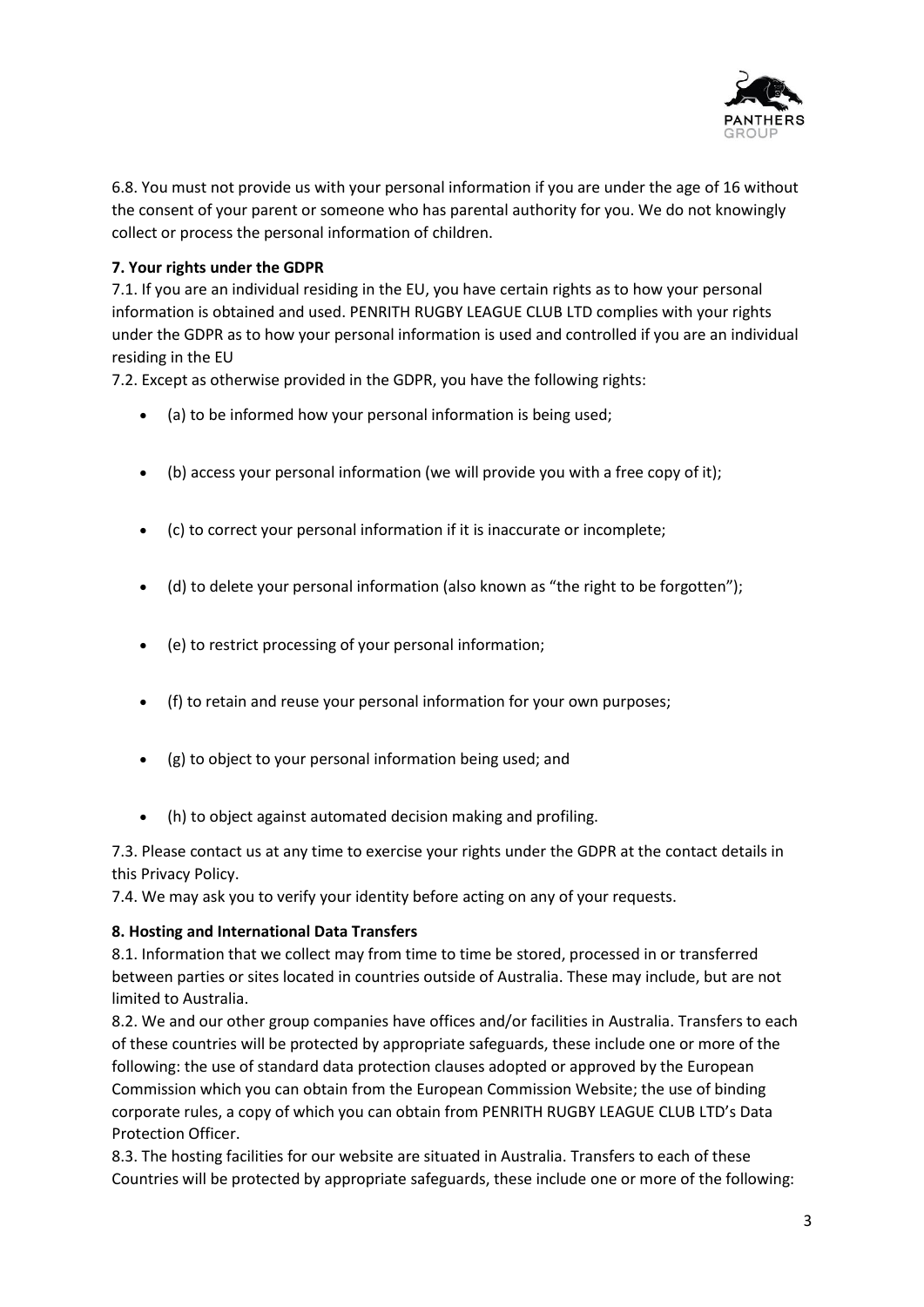

the use of standard data protection clauses adopted or approved by the European Commission which you can obtain from the European Commission Website; the use of binding corporate rules, a copy of which you can obtain from PENRITH RUGBY LEAGUE CLUB LTD's Data Protection Officer. 8.4. Our Suppliers and Contractors are situated in Australia. Transfers to each of these Countries will be protected by appropriate safeguards, these include one or more of the following: the use of standard data protection clauses adopted or approved by the European Commission which you can obtain from the European Commission Website; the use of binding corporate rules, a copy of which you can obtain from PENRITH RUGBY LEAGUE CLUB LTD's Data Protection Officer.

8.5. You acknowledge that personal data that you submit for publication through our website or services may be available, via the internet, around the world. We cannot prevent the use (or misuse) of such personal data by others.

## **9. Security of your personal information**

9.1. PENRITH RUGBY LEAGUE CLUB LTD is committed to ensuring that the information you provide to us is secure. In order to prevent unauthorised access or disclosure, we have put in place suitable physical, electronic and managerial procedures to safeguard and secure information and protect it from misuse, interference, loss and unauthorised access, modification and disclosure.

9.2. Where we employ data processors to process personal information on our behalf, we only do so on the basis that such data processors comply with the requirements under the GDPR and that have adequate technical measures in place to protect personal information against unauthorised use, loss and theft.

9.3. The transmission and exchange of information is carried out at your own risk. We cannot guarantee the security of any information that you transmit to us, or receive from us. Although we take measures to safeguard against unauthorised disclosures of information, we cannot assure you that personal information that we collect will not be disclosed in a manner that is inconsistent with this Privacy Policy.

#### **10. Access to your personal information**

10.1. You may request details of personal information that we hold about you in accordance with the provisions of the Privacy Act 1988 (Cth), and to the extent applicable the EU GDPR. If you would like a copy of the information which we hold about you or believe that any information we hold on you is inaccurate, out of date, incomplete, irrelevant or misleading, please email us at information@panthers.com.au.

10.2. We reserve the right to refuse to provide you with information that we hold about you, in certain circumstances set out in the Privacy Act or any other applicable law.

#### **11. Complaints about privacy**

11.1. If you have any complaints about our privacy practices, please feel free to send in details of your complaints to information@panthers.com.au. We take 1st January 2018 complaints very seriously and will respond shortly after receiving written notice of your complaint.

#### **12. Changes to Privacy Policy**

12.1. Please be aware that we may change this Privacy Policy in the future. We may modify this Policy at any time, in our sole discretion and all modifications will be effective immediately upon our posting of the modifications on our website or notice board. Please check back from time to time to review our Privacy Policy.